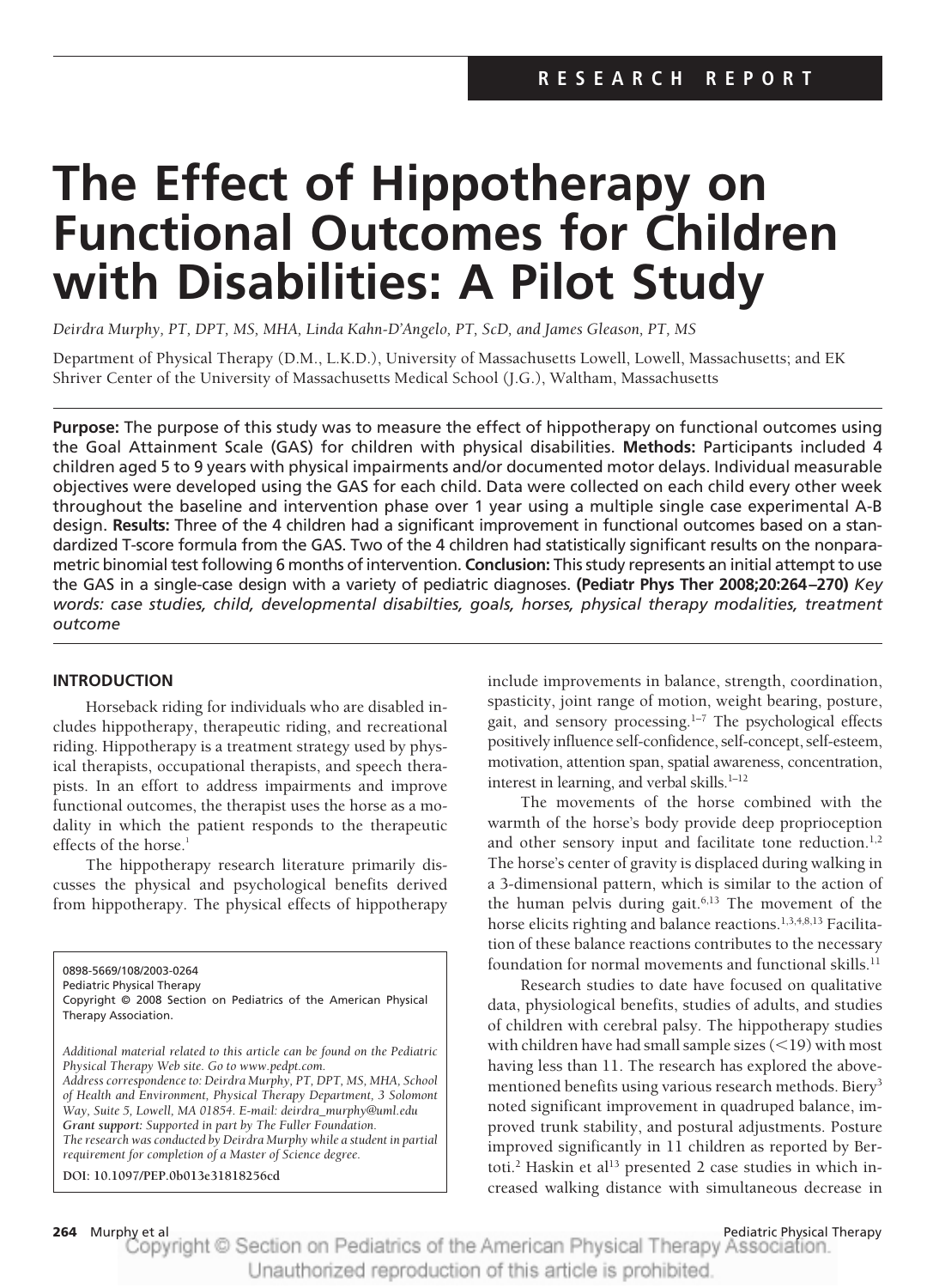the use of ambulatory aids was noted. McGibbon<sup>14</sup> noted statistically significant improvement in the Energy Expenditure Index during gait and in Gross Motor Function Scores in 5 children with a diagnosis of cerebral palsy. Toffola<sup>9</sup> and MacKinnon et al<sup>10</sup>conducted the only studies to date to use a control group, but found no statistically significant results; however, it should be noted that the sample sizes in their studies were small.

Recommendations for future research have been noted in the literature. Calveley<sup>9</sup> refers to the need to look at the effect on changes in the everyday lives of children. Bertoti<sup>2</sup> challenges us "to examine the effects of therapeutic riding on different disabilities." MacKinnon et al<sup>15</sup> suggest "more rigorous research should focus on the development of measurement tools to assess relatively small changes in physical, functional and psychosocial well-being in the target population." Haehl et al examined the effects of hippotherapy on functional performance in children using the Pediatric Evaluation Disability Index as an assessment tool. In their case study of 2 children with a diagnosis of cerebral palsy, some improvement of function was noted in 1 child, but the authors suggest "controlled cases are needed before statements can be made suggesting the influence of hippotherapy on function."8

The review of the literature suggests the need to examine the effects of hippotherapy on children with disabilities other than cerebral palsy using measurement tools that assess functional changes. The purpose of this study was to measure functional changes using the Goal Attainment Scale (GAS) in individual children with a variety of diagnoses after a 6-month intervention period of hippotherapy. It was hypothesized that children would show significant improvement toward functional goals as measured before and after a hippotherapy program as compared with before and after an equal period of no riding. It was also hypothesized that parents would report improvements at home.

# **METHODS**

#### **Subjects**

The University's Institutional Review Board approved the study. The children participated in a well-established hippotherapy program for children with disabilities. Inclusion criteria for subjects included (1) children between the ages of age of 2 and 10 years; (2) no hippotherapy within the last year; and (3) a documented physical impairment or motor delay (Table 1). The parents/guardians of the partic-

| <b>TABLE 1</b>       |  |
|----------------------|--|
| Subject Demographics |  |

| Subject | <b>Sex</b> | Age $(yrs)$ | Diagnosis                                               |
|---------|------------|-------------|---------------------------------------------------------|
|         | F          | 8.1         | Cerebral palsy                                          |
|         | F          |             | Inversion of the 5th chromosome,<br>developmental delay |
| З       | М          | 53          | Seizure disorder, microcephaly,<br>developmental delay  |
|         | М          | 7.8         | Cerebral palsy, spastic<br>quadriplegia                 |

ipating children signed a consent form as approved by the Institutional Review Board and the child's physician signed a medical referral. Identification numbers maintained confidentiality of the children's identities. No attempt was made to limit participation in other activities. The researcher recorded any changes in a child's activity as reported by classroom staff and parents. All children attended the same school and were enrolled in a special education classroom. All children received occupational therapy, physical therapy, and speech therapy as stipulated by Individualized Educational Plans within their school setting.

#### **Hippotherapy Intervention**

Four children participated in a 60-minute hippotherapy intervention 1 time a week for 6 months at a hippotherapy program. The design of the intervention was reflective of a typical intervention provided through the hippotherapy program. The hippotherapy intervention was individualized according to the child's needs and administered by 2 physical therapists with support from a riding instructor employed by the hippotherapy program. Support personnel included a person leading the horse and 2 side walkers. During the 60-minute hippotherapy sessions, the children participated in activities including active exercises, maneuvering through cones, riding up and down hills, and trotting, while simultaneously receiving the therapeutic benefits from the horse. The children participated in active exercises while riding on the horse, such as moving in and out of supine, backward and forward, sitting, and kneeling. The physical therapist employed by the hippotherapy program determined the type of saddles, saddle pads, and reins based on the child's needs, and documented changes in established hippotherapy goals at the completion of the 6-month hippotherapy intervention.

# **Procedures and Design**

An A-B single-subject experimental design was chosen to capture the unique development of each child, and providing an opportunity to draw conclusions about the effects of treatment based on the responses of a single patient under controlled conditions.<sup>16</sup> The study was designed with 2 phases, a baseline and an intervention phase, with repeated data collection throughout both phases. The baseline and intervention phases provide a standard of comparison for evaluation of the potential cause-and-effect relationship between the intervention and targeted behavior. This study used 6 months for the baseline phase and 6 months for the intervention phase. The GAS was used to identify measurable behaviors for each child. Parents were given a questionnaire at the completion of the 6-month hippotherapy intervention (Appendix, available online at www.pedpt.com). The GAS was used to design measurable, quantifiable, and functional goals for the children in this single-subject design.17 "The GAS provides a numeric index which reflects the clients' potential performance over time."18 Goal attainment scaling has been found to be

Pediatric Physical Therapy<br>Copyright © Section on Pediatrics of the American Physical Therapy Association.

Unauthorized reproduction of this article is prohibited.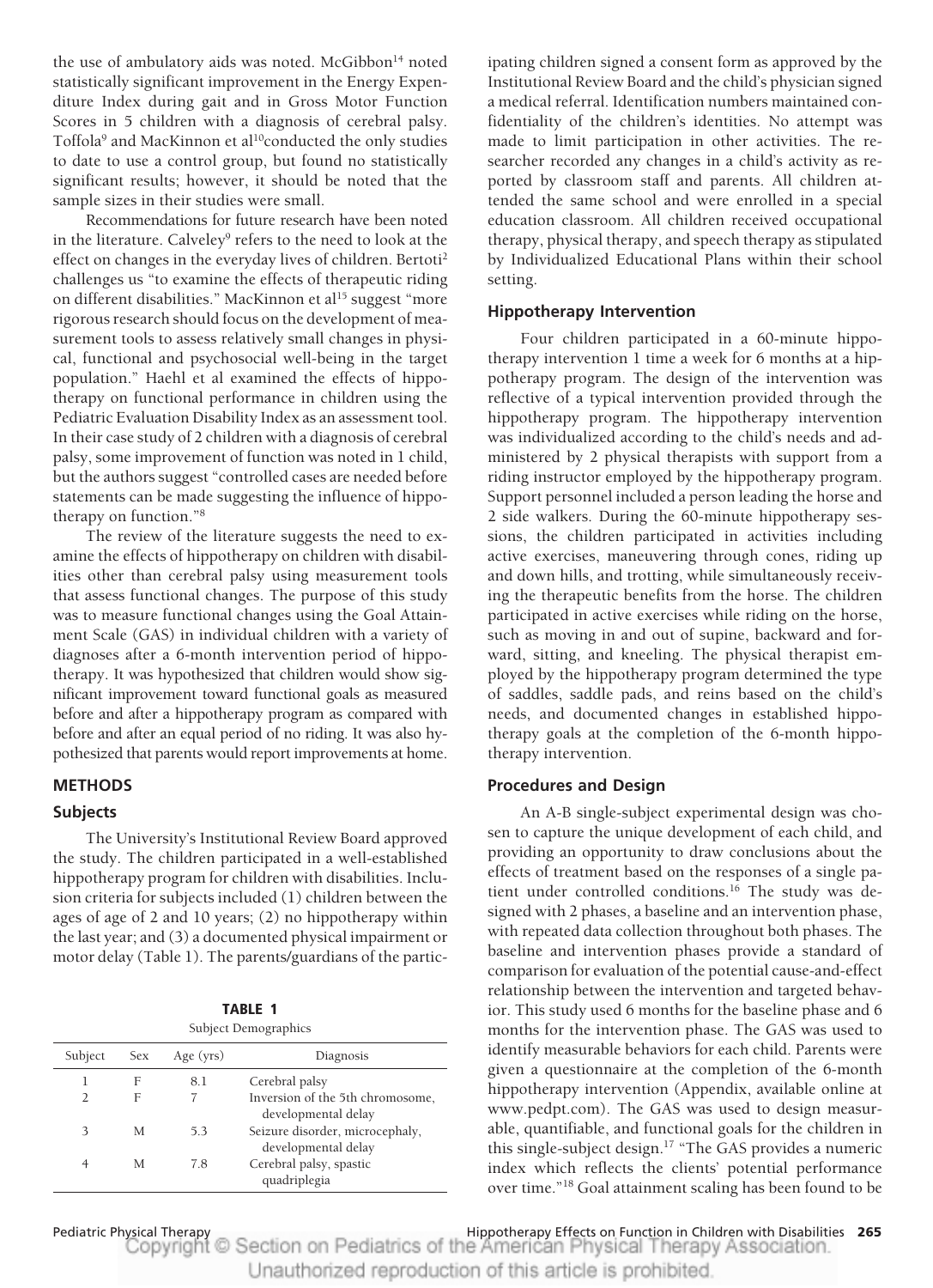a valid measure of motor change in infants with motor delays<sup>19</sup> and responsive to clinical change.<sup>17,18</sup>

Goal attainment scaling can be broken down into 6 steps: (1) identification of an overall objective; (2) identification of specific problem areas to be addressed; (3) specific identification of what behaviors or events will indicate improvement in each of the areas selected in step 2; (4) determination of the methodology to be used to collect the desired information; (5) selection of the expected level of performance; and (6) identification of the most favorable outcome, the least favorable outcome, and intermediate levels of the client's performance.<sup>17</sup> In addition to observable and recordable behaviors, the goal should be time limited. For the purpose of this study, a 6-month time limit for intervention (therapeutic horseback riding) was used for all subjects. Behavioral objectives were developed for each of the children. The researcher and classroom staff chose behavioral objectives that would reflect functional outcomes. Functional outcomes and skills are the essential activities required in the child's natural environments of home and school.<sup>20</sup> A 5-point performance scale was used for each goal/behavioral objective for scoring. The 5-point scale was used to score change in behavioral objectives

with 0 as the baseline with a range from  $-2$  to  $+2$  to note change in a negative and positive directions, respectively. Behavioral objectives for each child are shown in Tables 2 to 5. Ottenbacher and Cusick<sup>20</sup> suggest that when using GAS in a research context the person who sets the goals should not be the person who provides treatment. In this study, the researcher and classroom staff established the behavioral objectives in the GAS, whereas the therapists at the hippotherapy program provided the intervention.

# **Data Collection**

Data collection occurred from June 1999 to June 2000. To ensure confidentiality, each child was assigned a study participant number. The researcher collected measurable data, as developed by the GAS, at the children's school during the baseline and intervention phase. Data were collected 10 times during the baseline phase-A (6 months) and 11 times during the treatment phases-B (6 months). Data were collected less frequently during the baseline data phase due to the summer school program schedule. Changes in the daily activities and

**TABLE 2** Behavioral Objectives for Subject 1: Goal Attainment Scale for Two Behavioral Objectives

| Predicted Attainment          | Score.                   | Behavioral Objective 1 Crawling | Behavioral Objective 2 Maintained High Kneeling |
|-------------------------------|--------------------------|---------------------------------|-------------------------------------------------|
| Most unfavorable outcome      | $-1$                     | Crawl 1 foot or less            | Unable to maintain hi kneeling                  |
| Less than expected outcome    | $\overline{\phantom{a}}$ | Crawl 2 feet                    | Maintain with 1 arm support 1 min               |
| Expected level of outcome     |                          | Crawl 3 feet                    | Maintain with 1 arm support 2 min               |
| Greater than expected outcome | $+$                      | Crawl 5 feet                    | Maintain without upper extremity support 1 min  |
| Most favorable outcome likely |                          | Crawl 8 feet                    | Maintain without upper extremity support 2 min  |

**TABLE 3** Behavioral Objectives for Subject 2: Goal Attainment Scale for Two Behavioral Objectives

| Predicted Attainment          | Score. | Behavioral Objective 1 Stair Climbing<br>$(8 \text{ Stairs})$         | Behavioral Objective 2 Getting Up From<br>the Floor            |
|-------------------------------|--------|-----------------------------------------------------------------------|----------------------------------------------------------------|
| Most unfavorable outcome      | $-2$   | Holding railing and persons hand; with a<br>step to pattern with feet | Push up from quadruped                                         |
| Less than expected outcome    | $-1$   | Holding railing; step to pattern with feet                            | High kneeling and 2 hand support                               |
| Expected level of outcome     | 0      | Holding railing; alternating feet                                     | High kneeling-half kneeling and 2 hand support                 |
| Greater than expected outcome | $+1$   | No hands; step to pattern with feet                                   | On knees 1 arm-half kneel with support on<br>stationary object |
| Most favorable outcome likely | $+2$   | Stairs no hands; alternating feet                                     | On knees to stand without arm support                          |

#### **TABLE 4**

Behavioral Objectives for Subject 3: Goal Attainment Scale for Two Behavioral Objectives

| Predicted Attainment          | Score.       | Behavioral Objective 1 Stair Climbing<br>(Assistance Required on 8 STAIRS) | Behavioral Objective 2 Getting Up From<br>the Floor            |
|-------------------------------|--------------|----------------------------------------------------------------------------|----------------------------------------------------------------|
| Most unfavorable outcome      | $-2$         | One hand on rail, marching feet                                            | Push up from quadriped                                         |
| Less than expected outcome    | $^{-1}$      | One hand on rail, alternating feet                                         | High kneeling and 2 hand support                               |
| Expected level of outcome     | $\mathbf{0}$ | No hands, alternating feet with minimal loss<br>of balance                 | High kneeling-half kneeling and 2 hand<br>support              |
| Greater than expected outcome | $+1$         | No hands, alternating feet with minimal loss<br>of balance                 | On knees 1 arm-half kneel with support<br>on stationary object |
| Most favorable outcome likely | $+2$         | No hands, quickly alternating feet with good<br>balance                    | On knees to stand without arm support                          |

**266** Murphy et al Pediatric Physical Therapy<br>Copyright © Section on Pediatrics of the American Physical Therapy Association.

Unauthorized reproduction of this article is prohibited.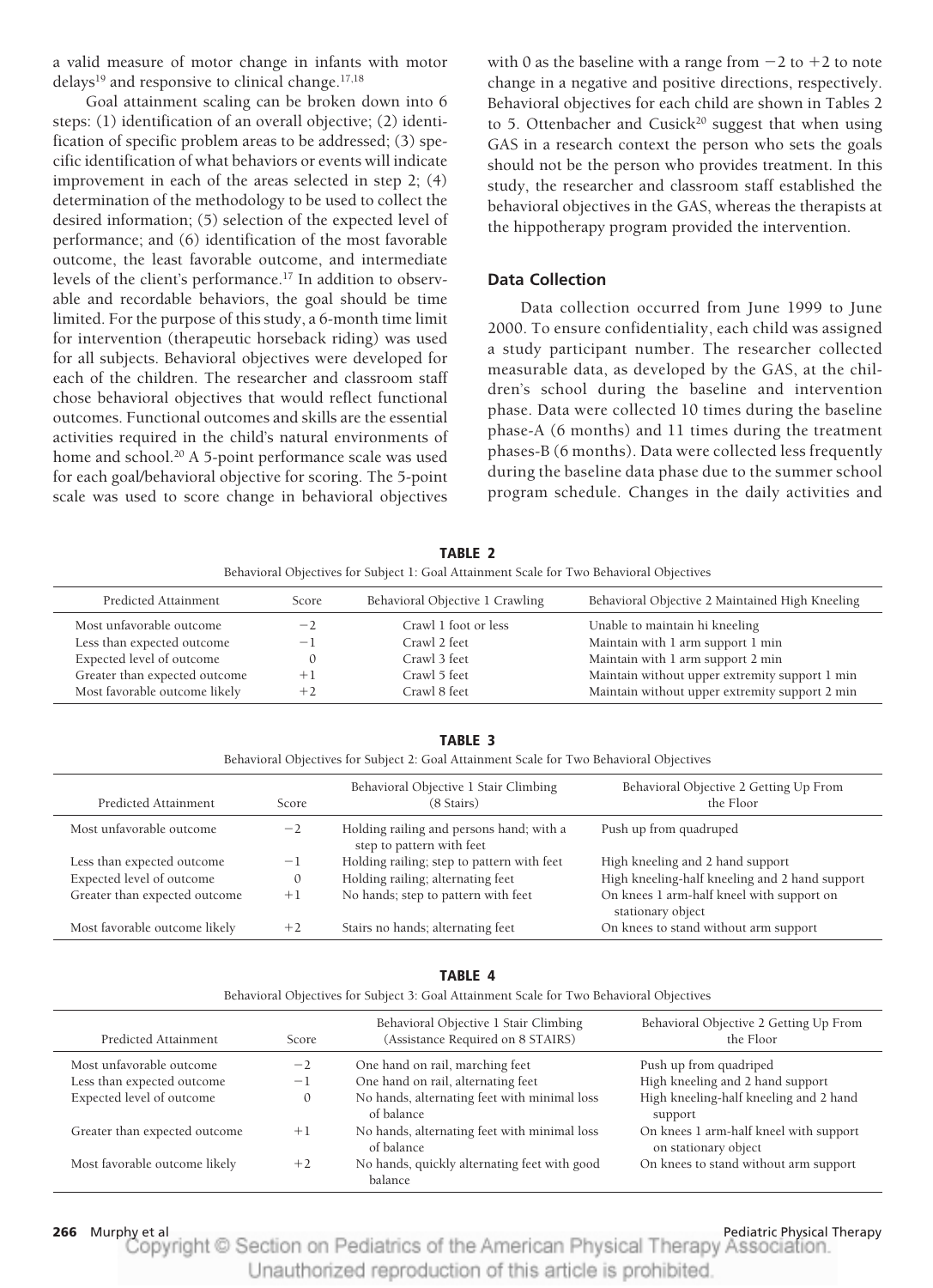**TABLE 5** Behavioral Objectives for Subject 4: Goal Attainment Scale for Three Behavioral Objectives

| Predicted Attainment          | Score.       | Behavioral Objective 1<br>Maintained Grasp | Behavioral Objective 2<br>Sitting on Bolster | Behavioral Objective 3<br>Commando Crawling |
|-------------------------------|--------------|--------------------------------------------|----------------------------------------------|---------------------------------------------|
| Most unfavorable outcome      | $-2$         | Reach and throw a toy                      | No measurable sitting                        | Pivots on Belly                             |
| Less than expected outcome    | $-1$         | Maintained grasp 2 seconds                 | Maintained sitting 1 minute                  | Move forward 1 foot                         |
| Expected level of outcome     | $\mathbf{0}$ | Maintained grasp 5 seconds                 | Maintained sitting 2 minute                  | Move forward 2 feet                         |
| Greater than expected outcome | $+1$         | Maintained grasp 7 seconds                 | Maintained sitting 5 minutes                 | Move forward 4 feet                         |
| Most favorable outcome likely | $+2$         | Maintained grasp 10 seconds                | Maintained sitting greater                   | Move forward 6 feet                         |
|                               |              |                                            | than 5 minutes                               |                                             |

medical status of the children were reported to the research therapists throughout the baseline and intervention phase.

# **Data Analysis**

The GAS *T* scores were calculated for the baseline (A) and intervention (B) phases using the formula developed by Kiresuk and Sherman.<sup>21</sup>

$$
T = 50 + \frac{(10 \Sigma W_1 X_1)}{\sqrt{(1 - r) \Sigma W_1^2 + r(\Sigma W_1)^2}}
$$

 $W_1$  represents the weighting for a particular goal and  $X_1$ represents the average outcome score for each behavioral objective (a value of  $-2+2$ ). Each goal received equal weights in the present study as recommended by Kiresuk.<sup>21</sup> The *r* value in the formula reflects the estimated average intercorrelation for the outcome scores of multiple goals, where *r* is assumed to have a correlation value of 0.30 between goals.17 A mean *T* score was calculated for the baseline and intervention phase. Using the formula to compute the goal attainment provides a *T* value, which is a standardized score with a mean of 50 and a standard deviation of 10. "The *T* score is a better reflection of the client's performance than the simple raw score because it combines the outcome scores for all the goals, thus providing an overall measure of the client's improvement or lack thereof."17

Visual analysis of a graphic display is the most commonly used method to determine if behavioral changes occurred between baseline and intervention phase for single-subject experimental designs. The data are com-

pared by examining the level, trend, and slope on points plotted on a graph. In the presentation of data, "level" is the mean or average value of the target behavior within a phase. "Trend" refers to the direction of the change within a phase and is described as accelerating, decelerating, stable, or variable. Trends can be linear or curvilinear. Changes in linear trend cross baseline phases, and a curvilinear trend is seen within the intervention phase. The "slope" refers to the rate of change within a phase. A "celeration line" is the product of a procedure used to estimate both the trend and slope within a phase.16

The binomial test is a statistical analysis of probability. The binomial test provides a *p* score, which is the probability if the observed values occurred due to change. The binomial nonparametric test statistically analyzes the visual data within and between each phase that has been plotted and graphed. A celeration line was created using the split middle technique,<sup>18</sup> which represents the expected outcome. The observed data were compared to the expected data, reflected by the celebration line with a resulting *p* score.

# **RESULTS**

# **GAS T Scores**

The *T* scores for the 4 subjects are shown in Table 6. The *T* score is a standardized score, which can be compared to a hypothetical normal distribution, with a standard deviation of 10. "A *T* score of greater that 50 reflects performance above the expected level and a score of less than 50 reflects performance below the expected level."20 All four subjects scored a *T* score below 50 during the baseline

| Subject | Behavioral Objective | Level Baseline/Intervention | Trend Baseline/Intervention | Slope Baseline/Intervention | Binomial<br>Results |
|---------|----------------------|-----------------------------|-----------------------------|-----------------------------|---------------------|
|         |                      | 0.16/0.7                    | Decelerating/curvilinear    | 2/2                         | $P = 0.016$         |
|         |                      | $-0.5/2$                    | Variable/constant           | 0.6/0                       | $P = 0.016*$        |
|         |                      | $-1.7/-0.3$                 | Variable/curvilinear        | 0.75/2                      | $P = 0.113$         |
|         |                      | 0.2/0.7                     | Variable/accelerating       | 2/2                         |                     |
|         |                      | 0/0.75                      | Constant/curvilinear        | 0.75/2                      | $P = 0.031*$        |
|         |                      | $-1/-0.1$                   | Variable/curvilinear        | 0/0                         | $P = 0.031*$        |
| 4       |                      | $-0.5/-0.2$                 | Decelerating/constant       | $-2/0$                      | $P = 0.002$         |
|         |                      | $-0.25/-1.1$                | Variable/variable           | 0/0.5                       | $P = 0.016\dagger$  |
|         |                      | $-0.25/-1$                  | Variable/decelerating       | $0/-2$                      | $P = 0.009\dagger$  |

**TABLE 6** Visual and Binomial Analyses of Subjects' (1-4) GAS Scores

\*Significant increase.

†Significant decrease.

Pediatric Physical Therapy Hippotherapy Effects on Function in Children with Disabilities **267**Unauthorized reproduction of this article is prohibited.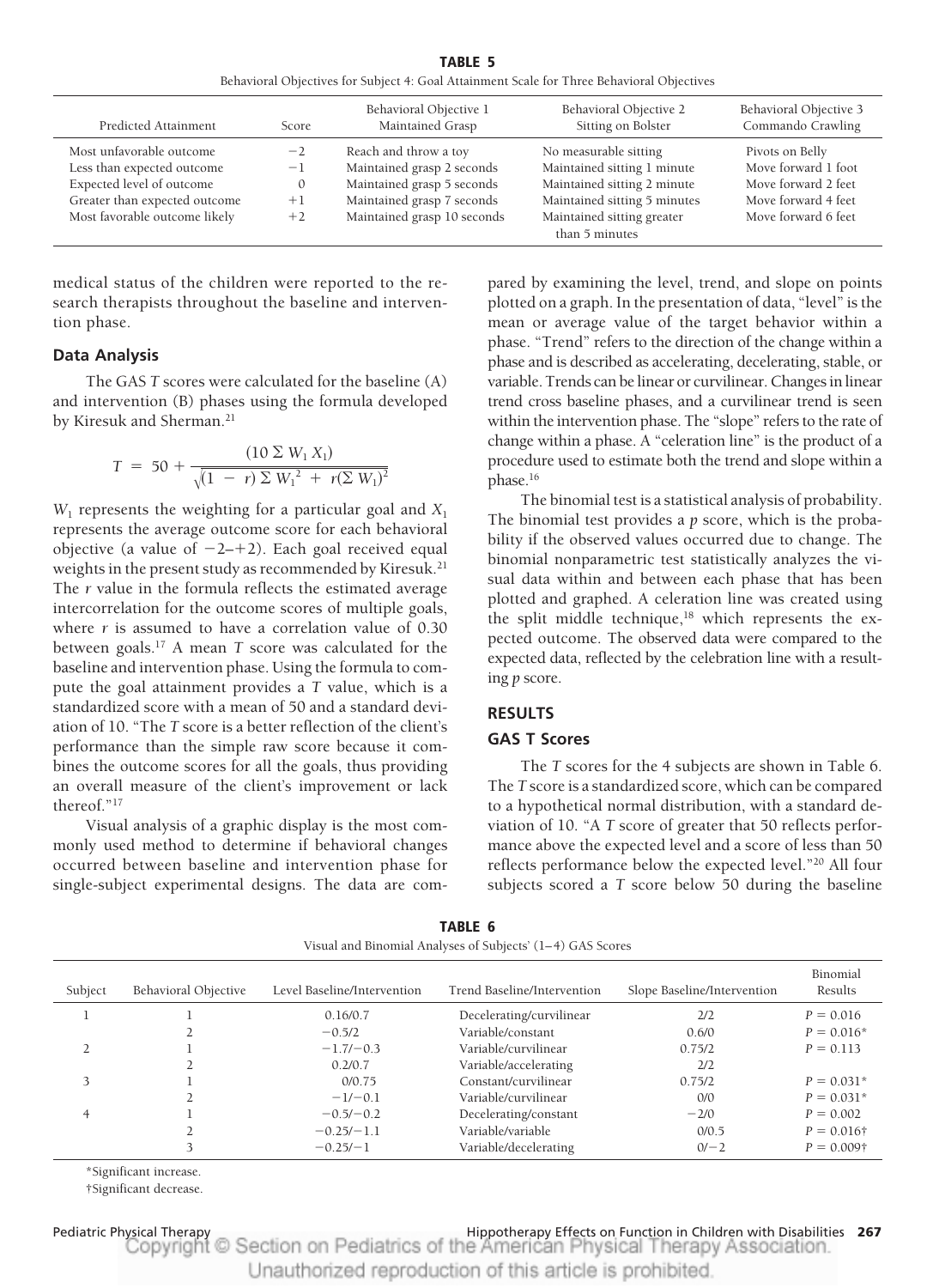phase. Subjects 1, 2, and 3 had *T* scores after intervention greater than their baseline scores and greater than 1 standard deviation indicating significant improvement. The *T* score of Subject 4 dropped below the baseline *T* score, indicating a decrease in his performance during the intervention phase.

#### **Visual Analysis**

The GAS biweekly scores were plotted on a graph. Analysis of the plotted graph data was done by using a celeration line and split middle technique as described by Portney.<sup>18</sup>

In Table 6, the level, accelerating trends, and slope at baseline and intervention phase and the nonparametric binomial test of the visual analysis are presented. The nonparametric binomial test using the visual analyses demonstrated that Subjects 1 and 3 had a significant increase in both of their behavioral objectives. Subject 2 has no significant change. Subject 4 had a significant decrease in the binomial test and a decrease in *T* scores (Table 7) on both of his behavioral objectives.

#### **Hippotherapy Therapists' Evaluations**

Table 8 summarizes the evaluations from the physical therapists who provided the hippotherapy intervention. There was no communication between the researcher and the physical therapists providing the hippotherapy intervention. The hippotherapy therapists noted measurable improvements for all 4 subjects based on the goals for the 6-month period intervention phase.

#### **Parents' Evaluations**

At the completion of the 6-month intervention phase, parents were given a questionnaire to complete (Appendix, available online at www.pedpt.com). Three parents noted moderate improvement and 1 parent noted substantial improvement from the hippotherapy riding program in a variety of activities and functional tasks in the home environment (Table 9). The parent who noted substantial improvement in a variety of functional tasks in the home environment highlights a discrepancy between the parent's observation and the *T* score and visual analysis for the same child (Table 7). Two of the 4 parents expressed interest in continuing the hippotherapy program when the research study was completed. The parents' evaluations reflect improvements as noted by the GAS and the *T* scores.

**TABLE 7** GAS T Scores at Baseline and after Intervention

| Baseline T Score | Intervention T Score |
|------------------|----------------------|
| 47.9             | 66.8                 |
| 40.3             | 50.2                 |
| 43.7             | 53                   |
| 38               | 317                  |
|                  |                      |

The GAS T scores were calculated for the baseline (A) and intervention (B) phases using the formula develop by Kiresuk and Sherman. The T score is a standardized score with a mean of 50 and a standard deviation of 10. The T score combines the outcome scores for all the GAS goals, thus providing an overall measure of the client's improvement or lack thereof.

**TABLE 8** Hippotherapy Physical Therapist's Goal Summaries

| Subject   | <b>Intervention Goals</b>                         |
|-----------|---------------------------------------------------|
| Subject 1 | Increase the number of times posting on the horse |
|           | in succession without stopping                    |
|           | Month 4: Post 56 times                            |
|           | Month 6: Post 150 times                           |
| Subject 2 | Decrease side walker assistance                   |
|           | Month 1: 2 side walkers                           |
|           | Month 6: Close guard of 1 side walker             |
| Subject 3 | Decrease the amount of assistance needed to       |
|           | change position on the horse                      |
|           | Month 1: Max assist                               |
|           | Month 2: Min assist                               |
|           | Month 3: High kneel on horse with mod/max         |
|           | assist                                            |
|           | Increased stability on stairs                     |
|           | Month 1: Mod assist and/or max assist             |
|           | Month 6: Min assist                               |
| Subject 4 | Increase trunk support                            |
|           | Month 1: Back rider                               |
|           | Month 6: 2 side walkers with min assist           |

Mod, moderate; Min, minimum; Max, maximum.

#### **DISCUSSION**

This research study is the first to examine the functional effects of hippotherapy for children with variety of diagnoses using a single-subject experimental design and the GAS as a measurement tool. The GAS was an effective tool in this study, which allowed adjustment for each child's individual development and for assessment of small changes that are typical for children who have a diagnosis of developmental delay.

This study is notable for the 6-month intervention period. A long-term intervention of 6 months is more likely to capture the slow rate of growth and development of

**TABLE 9**

| IABLE Y |                           |                         |  |  |
|---------|---------------------------|-------------------------|--|--|
|         | Parents' Evaluations      |                         |  |  |
|         |                           | Parent's Evaluation     |  |  |
|         |                           | Substantial             |  |  |
| Subject | Moderate Improvement      | Improvement             |  |  |
| 1       | Move/walk better          |                         |  |  |
| 2       | Ability to move           | Climb stairs            |  |  |
|         | Walk better               | Balance during dressing |  |  |
|         | Participate in dressing   |                         |  |  |
|         | More engaged in toys      |                         |  |  |
|         | Increased verbal output   |                         |  |  |
|         | Increased vocalizations   |                         |  |  |
|         | More involved with others |                         |  |  |
| 3       | Ability to walk           |                         |  |  |
|         | Engage in toys            |                         |  |  |
|         | Hand to mouth eating      |                         |  |  |
|         | Increase vocalizations    |                         |  |  |
|         | More involved with others |                         |  |  |
|         | Happier                   |                         |  |  |
| 4       | Walk better               |                         |  |  |
|         | Increase in fine motor    |                         |  |  |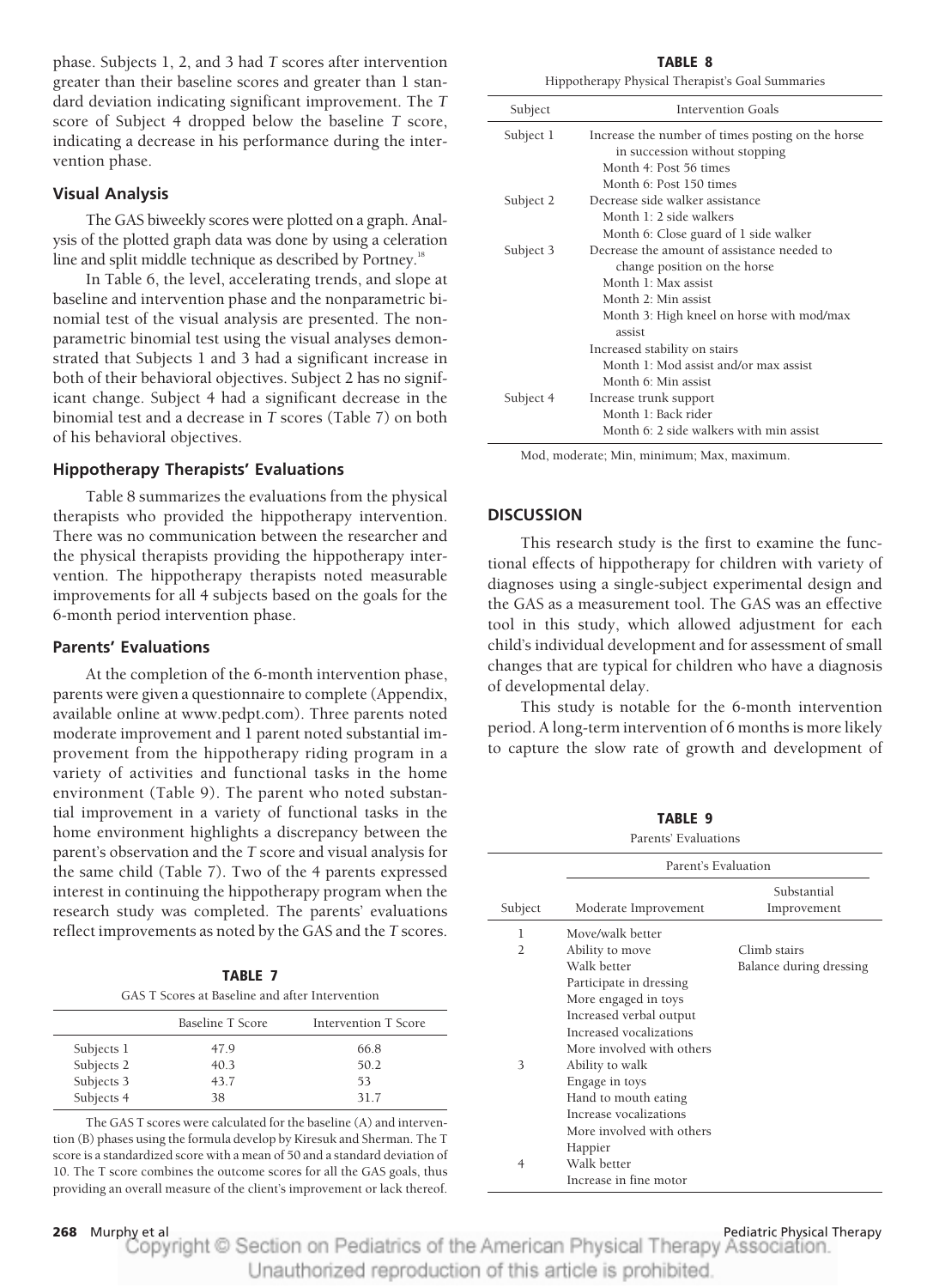children with cerebral palsy and developmental disabilities. Siebes et al<sup>22</sup> noted that  $60\%$  of studies examining children and hippotherapy were short-term studies with durations of less than 6 months.

The researcher chose a limited number of measurable objectives using the GAS due to the constraints of the length of the study and the frequency of measuring the objectives. Choosing more objectives would enable a researcher to be able to have a more representative sampling of functional activities. Parents and school staff noted anecdotally that some of the children made improvements in areas that were not measured by the GAS (improved eye contact, ability to get in and out of a chair, the amount of support needed to ambulate). The behavioral objectives of the GAS were developed with minimal parental input because of scheduling conflicts. Parental input combined with an increase in the number of objectives is recommended to create objectives that might have greater capacity to detect functional changes in the lives of children.

The researcher documented general medical status and school and personal activities. Subject 4 had uncontrolled seizures with frequent upper respiratory infections throughout the duration of the study. No significant changes were noted in the standardized *T* scores or the nonparametric binomial test for this child. Subject 4 was nonambulatory with greater impairments than those demonstrated by the other 3 subjects. Subject 2 had uncontrolled seizures. Subject 2 was noted to have a significant change in his *T* score, but not a statistical change in the nonparametric binomial test. Palisano noted the level of motor delay that can affect the *T* score.<sup>19</sup> In this study, medical status and motor delay appeared to affect improvements of children more than did the specific diagnoses.

Differences were noted between the GAS, the evaluations from the hippotherapy therapists, and the parents' perceptions. Because the psychometric properties of the parent questionnaire have not been evaluated, it is possible that the identified differences are associated with a lack of validity. The lack of a goal development by a team including parents is a limitation. This highlights the need to work collaboratively as a team for optimal outcomes for children.

Subject 4 did not have a statistical change in the standardized *T* score or the nonparametric binomial test. Parental observation noted significant improvement. Literature has determined discrepancies between qualitative and quantitative assessments. Further work needs to explore the potential sources of discrepancies.

The A-B design was limited by a lack of an equal period of 6 months without treatment after the treatment stopped. An A-B-A design would eliminate the possibility that the progress that the children made was due to maturation rather than the intervention of the hippotherapy.

The single-case design is criticized for not having good external validity and minimal capacity for generalizing the results to a larger population. Although far reaching generalizations cannot be made from this study, we are able to examine the process of effective goal development for

functional outcomes in children. The single-case design can be applied in clinical research to examine individual differences, which is an effective design when dealing with individual child development and maturation.

#### **CONCLUSION**

This study represents an initial attempt to use a singlecase design for children with a variety of diagnoses and to examine the effects of hippotherapy on functional outcomes. In this preliminary pilot study, 3 of 4 children had improvements in functional outcomes as noted by their standardized *T* scores after 6 months of hippotherapy intervention. Two of the 4 children exhibited statistically significant improvements as shown by the nonparametric binomial test following 6 months of hippotherapy intervention. The findings from this study suggest that hippotherapy can be an effective intervention to improve functional outcomes for children. The author proposes that the GAS is a useful tool for goal development and in assessing functional changes in a single-subject experimental design. This study challenges physical therapists to examine appropriate goal development in physical therapy interventions. Physical therapists must also be able to quantify outcomes to determine the effectiveness of interventions. Future studies should explore the discrepancies between qualitative and quantitative results, and examine the effects after intervention is withdrawn.

## **ACKNOWLEDGMENTS**

The author acknowledges Merrimack Special Education Collaborative (MSEC) for transporting the children to the hippotherapy program, the staff at the MSEC classroom for supporting the project, the children and their families who participated in this study, and volunteers and staff at Ironstone Farm. Dr. Allen Crocker and Deedee O'Brien of the Challenge Unlimited Therapeutic Riding Research Committee provided valuable guidance.

#### **REFERENCES**

- 1. Glascow BL. Hippotherapy: the horse as a therapeutic modality, Unpublished Manuscript.
- 2. Bertoti D. Effect of therapeutic horseback riding on posture in children with cerebral palsy. *Proceedings of the Sixth International Therapeutic Riding Congress.* 1988;143–172.
- 3. Biery MJ, Kauffman N. The Effects of therapeutic horseback riding on balance. *Adapt Phys Activ Q.* 1989;6:221–229.
- 4. MacKay-Lyons M, Conway D, Roberts W. Effects of therapeutic riding on patients with multiple sclerosis: a preliminary trial. *Proceedings of the Sixth International Therapeutic Riding Congress.* 1988:173–178.
- 5. Brock BJ. Therapy on horseback: psychomotor and psychological change in physically disabled adults. *Proceedings of the Sixth International Therapeutic Riding Congress.* 1988:118 –142.
- 6. Haehl V, Guiliani C, Lewis C. Influence of hippotherapy on the kinematics and functional performance of two children with cerebral palsy. *Pediatr Phys Ther.* 1999;11:89 –101.
- 7. Toffola ED. Clinical and instrumental evaluation in patients suffering from infantile brain damage and undergoing hippotherapy. *Proceedings of the Sixth International Therapeutic Riding Congress.* 1988:91– 103.

Pediatric Physical Therapy<br>Copyright © Section on Pediatrics of the American Physical Therapy Association. Unauthorized reproduction of this article is prohibited.